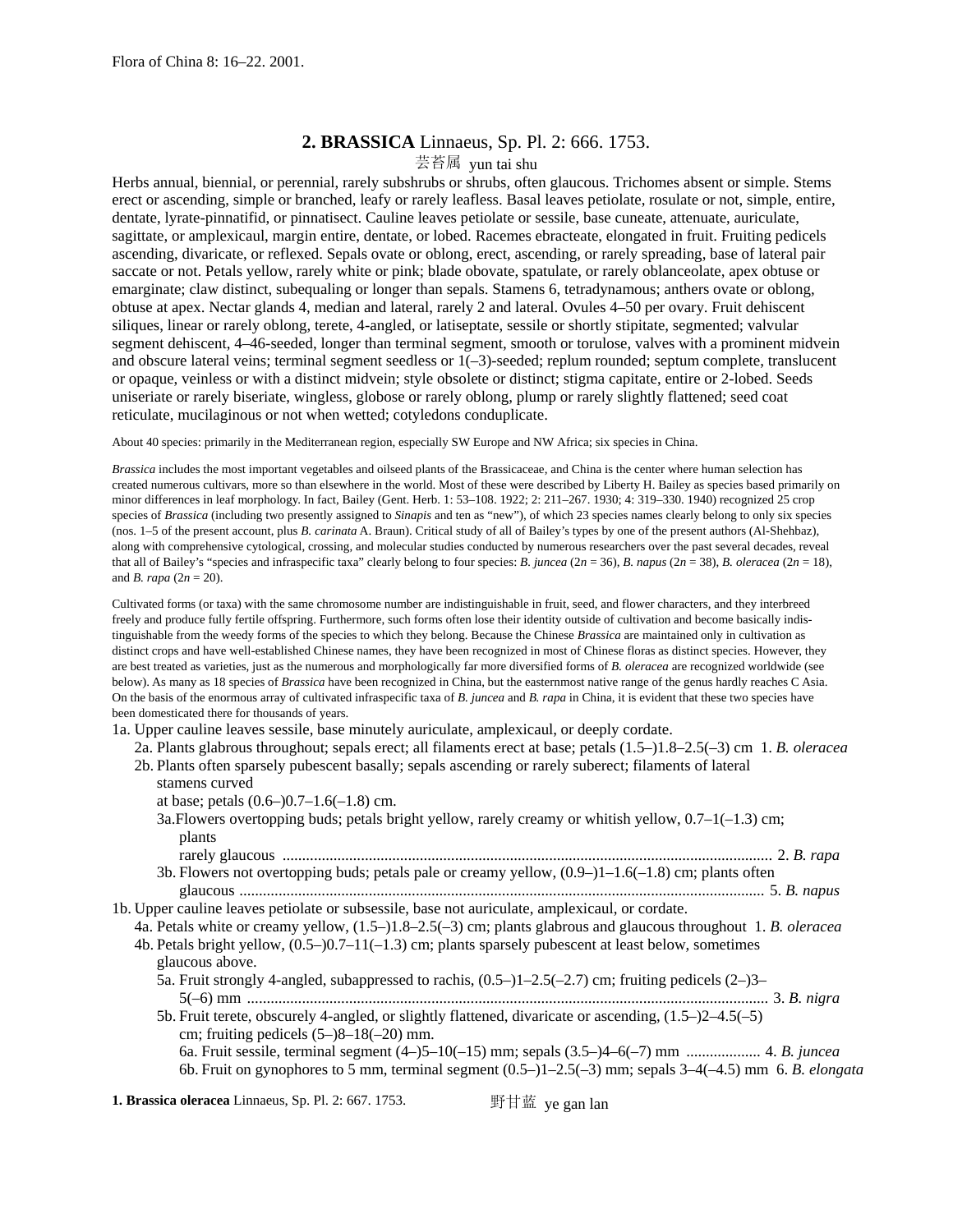Herbs biennial or perennial, rarely annual, (0.3–)0.6– 1.5 (–3) m tall, glabrous, glaucous. Stems erect or decumbent, branched at or above middle, sometimes fleshy at base. Basal and lowermost cauline leaves long petiolate, sometimes strongly overlapping and forming a head; petiole to 30 cm; leaf blade ovate, oblong, or lanceolate in outline, to  $40 \times 15$  cm, margin entire, repand, or dentate, sometimes pinnatifid or pinnatisect and with a large terminal lobe and smaller, 1–13, oblong or ovate lateral lobes on each side of midvein. Upper cauline leaves sessile or subsessile in some cultivated forms, oblanceolate, ovate, or oblong, to  $10 \times$ 4 cm, base amplexicaul, auriculate, or rarely cuneate, margin entire, repand, or rarely dentate. Racemes sometimes fleshy and condensed into a head. Fruiting pedicels usually straight, ascending or divaricate, (0.8– )1.4–2.5(–4) cm. Sepals oblong,  $0.8-1.5$  cm  $\times$  1.5–2.7 mm, erect. Petals creamy yellow or rarely white, (1.5– )1.8–2.5(–3) × (0.6–) 0.8–1.2 cm, ovate or elliptic, apex rounded; claw 0.7–1.5 cm. Filaments 0.8–1.2 cm; anthers oblong,  $2.5-4$  mm. Fruit linear,  $(2.5-4-8(-10))$  $cm \times (2.5-)3-4(-5)$  mm, terete, sessile or on a gynophore to 3 mm, divaricate or ascending; valvular segment  $(2-)3-7.5(-9)$  cm, 10-20-seeded per locule, valves with a prominent midvein; terminal segment conical, (3–)4–10 mm, seedless or 1(or 2)-seeded; style obsolete. Seeds dark brown or blackish, globose, 1.5– 2.5 mm in diam., minutely reticulate. Fl. Mar–Jun, fr. Apr–Jul.  $2n = 18^*$ .

Cultivated. Throughout China [native to W Europe; cultivated worldwide].

Wild populations of var. *oleracea* are known only from the coastal cliffs of W Europe. Of the 15 varieties and 16 forms recognized by Helm (Kulturpflanze 11: 92–210. 1963), seven varieties are cultivated in China, the most commonly grown of which are vars. *botrytis, capitata, gongylodes,* and *italica*. The other varieties are less commonly grown.

- 1a. Inflorescence fleshy, forming a compact, globose or obconical head.
	- 2a. Flower buds white, densely and tightly compact; rachis and pedicels white ................................................ 1b. var. *botrytis*
	- 2b. Flower buds green, somewhat loosely grouped; rachis and pedicels green 1c. var. *italica*
- 1b. Inflorescence not fleshy, never compact,

open,

not forming heads.

- 3a. Stem base fleshy, globose 1e. var. *gongylodes*
- 3b. Stem base not fleshy, cylindric or narrowly conical.
	- 4a. Basal and lower cauline leaves numerous, densely or somewhat loosely grouped in heads.

5a. Leaves green, strongly overlapping into a compact, closed head

................................. 1a. var. *capitata*

- 5b. Leaves yellow, pink, purple, or red, rarely green, loosely grouped into an open head 1f. var. *acephala*
- 4b. Basal and lower cauline leaves few to several, widely spaced, not forming heads.
	- 6a. Flowers yellow; axillary buds forming small, globose or obovoid heads ..... 1d. var. *gemmifera*
	- 6b. Flowers white; axillary buds not formed or loose and not forming heads ........ 1g. var. *albiflora*

**1a. Brassica oleracea** var. **capitata** Linnaeus, Sp. Pl. 2: 667. 1753.

甘蓝 gan lan

*Brassica capitata* (Linnaeus) H. Léveillé.

Stem base highly shortened, not fleshy, conical. Basal and lower cauline leaves green, numerous, strongly overlapping into a compact, globose, oblong, or rarely subconical, closed, apically rounded or flattened head. Axillary leafy buds not forming heads. Inflorescence neither fleshy nor condensed into a head. Flowers yellow.  $2n = 18^*$ .

Cultivated as a vegetable. Throughout China [widely cultivated elsewhere].

**1b. Brassica oleracea** var. **botrytis** Linnaeus, Sp. Pl. 2: 667. 1753.

花椰菜 hua ye cai

Stem base elongated, not fleshy, cylindric. Basal and lower cauline leaves green, few to several, widely spaced, not grouped into a head. Axillary leafy buds not forming heads. Inflorescence white, compact, often globose, with fleshy peduncle, rachis, pedicels, and flowers. Flowers yellow.  $2n = 18^*$ .

Cultivated as a vegetable. Throughout China [widely cultivated elsewhere].

**1c. Brassica oleracea** var. **italica** Plenck, Icon. Pl. Medic. 6: 29. 1794.

绿花菜 lu hua cai

Stem base elongated, not fleshy, cylindric. Basal and lower cauline leaves green, few to several, widely spaced, not grouped into a head. Axillary leafy buds not forming heads. Inflorescence green, somewhat loose, usually obconical, with fleshy peduncle, rachis,

pedicels, and flowers. Flowers yellow.  $2n = 18^*$ .

Recently introduced and cultivated as a vegetable. Previously mainly in Guangdong, but now more commonly in other parts of China [widely cultivated elsewhere].

**1d. Brassica oleracea** var. **gemmifera** (de Candolle) Zenker, Fl. Thüringen 15: 2. 1836.

抱子甘蓝 bao zi gan lan

*Brassica oleracea* var. *bullata* de Candolle subvar. *gemmifera* de Candolle, Syst. Nat. 2: 585. 1821; *B.*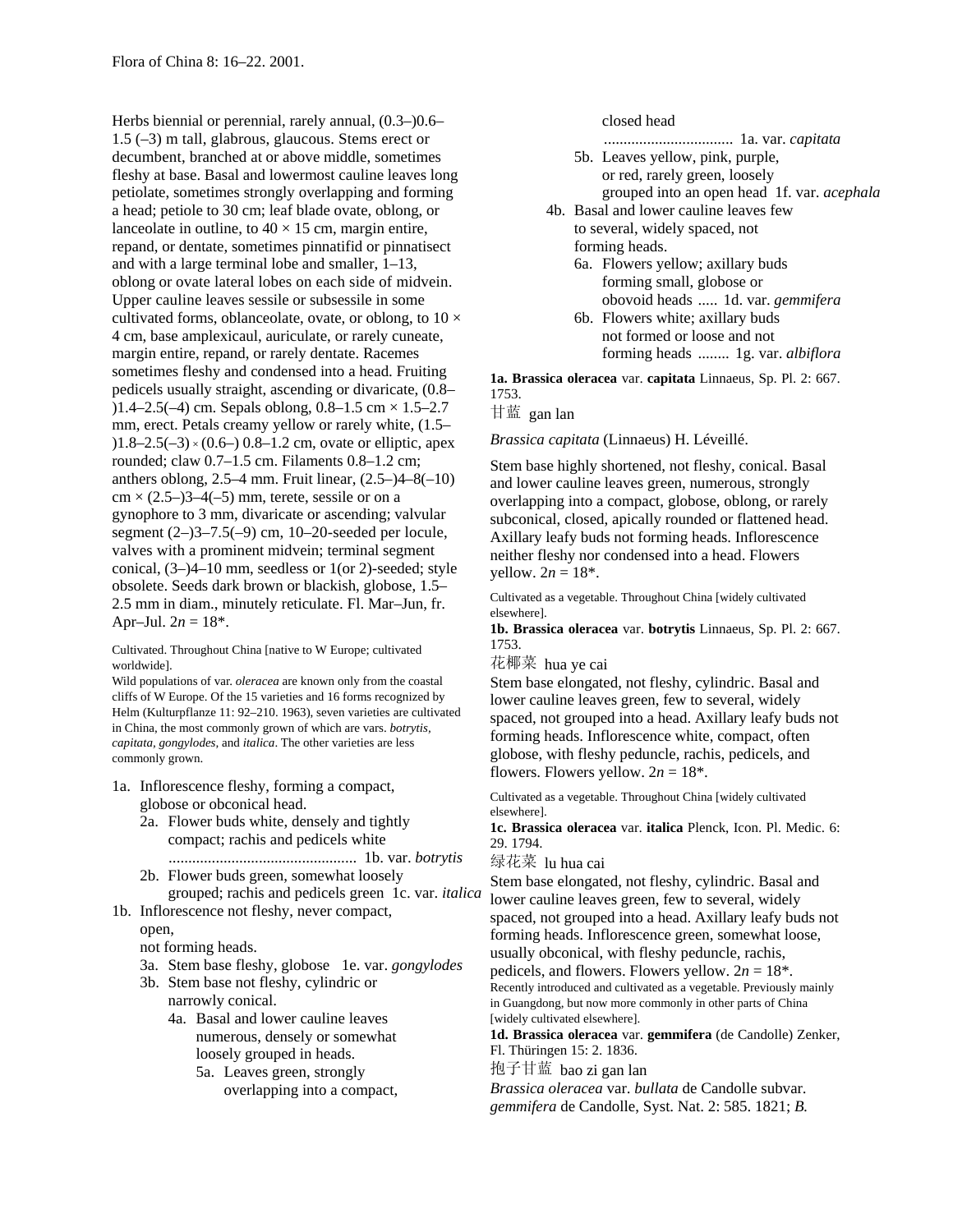*gemmifera* (de Candolle) H. Léveillé; *B. oleracea* subsp. *gemmifera* (de Candolle) Schwarz.

Stem base strongly elongated, not fleshy, cylindric. Basal and lower cauline leaves green, few to several, widely spaced, not overlapping into a head. Axillary leafy buds forming small, subglobose or obovoid heads. Inflorescence neither fleshy nor condensed into a head. Flowers yellow.  $2n = 18^*$ .

Introduced and cultivated as a vegetable. Sichuan, Zhejiang, and a little in Yunnan [widely cultivated elsewhere].

**1e. Brassica oleracea** var. **gongylodes** Linnaeus, Sp. Pl. 2: 667. 1753.

擘蓝 pie lan

*Brassica caulorapa* (de Candolle) Pasquale; *B.* 

*oleracea* var. *caulorapa* de Candolle.

Stem base highly shortened, fleshy, globose. Basal and lower cauline leaves green, numerous, not overlapping into a head. Axillary leafy buds not forming heads. Inflorescence neither fleshy nor condensed into a head. Flowers yellow.  $2n = 18^*$ .

Cultivated as a vegetable for the fleshy stem base. Widespread in China [widely cultivated elsewhere].

**1f. Brassica oleracea** var. **acephala** de Candolle, Syst. Nat. 2: 583. 1821.

羽衣甘蓝 yu yi gan lan

Stem base highly shortened, not fleshy, shortly cylindric. Basal and lower cauline leaves yellow, pink, purplish, or red, rarely green, numerous, overlapping and forming a loose head. Axillary leafy buds not forming heads. Inflorescence neither fleshy nor condensed into a head. Flowers yellow.  $2n = 18^*$ .

Cultivated primarily as an ornamental for its colored heads. Precise distribution in China unknown [widely cultivated elsewhere]. **1g. Brassica oleracea** var. **albiflora** Kuntze, Revis. Gen. Pl. 1: 19. 1891.

白花甘蓝 bai hua gan lan *Brassica alboglabra* L. H. Bailey.

Stem base strongly elongated, not fleshy, narrowly cylindric. Basal and lower cauline leaves green, few to several, widely spaced, not grouped into a head. Axillary leafy buds not forming heads. Inflorescence lax, not fleshy. Flowers white or rarely creamy white.  $2n = 18^*$ .

Cultivated as a vegetable. Guangdong, Guangxi, Yunnan [sporadically cultivated elsewhere]. **2. Brassica rapa** Linnaeus, Sp. Pl. 2: 666. 1753.

## 蔓菁 man jing

Herbs annual or biennial, 30–120(–190) cm tall, glabrous or sparsely pubescent basally, rarely glaucous, sometimes with fleshy taproots. Stems erect, simple or branched above. Basal and lowermost cauline leaves petiolate, not rosulate or obscurely to strongly rosulate and forming a compact, oblong head; petiole  $(1-2)$ <sup>-</sup> 10(–17) cm, slender or thickened and fleshy, sometimes strongly winged; leaf blade ovate, oblong, or lanceolate in outline,  $(5-110-40(-60) \times 3-10(-20)$  cm, margin entire, repand, dentate, or sinuate, sometimes pinnatifid or pinnatisect and with a large terminal lobe and smaller, 1–6, oblong or ovate lateral lobes on each side of midvein. Upper cauline leaves sessile, ovate, oblong, or lanceolate,  $2-8(-12) \times 0.8-3$  cm, base amplexicaul, deeply cordate, or auriculate, margin entire or repand. Fruiting pedicels, straight, ascending or divaricate, (0.5–) 1–2.5(–3) cm. Sepals oblong,  $(3–)4–6.5(-8) \times$ 1.5–2 mm, ascending. Petals bright yellow, rarely pale or whitish yellow,  $7-10(-13) \times (2.5-3-6(-7)$  mm, obovate, apex rounded. Filaments  $4-6(-7)$  mm; anthers oblong, 1.5–2 mm. Fruit linear,  $(2-)3-8$  (-11) cm  $\times$  2– 4(–5) mm, terete, sessile, divaricate or ascending; valvular segment (1.3–)2–5(–7.5) cm, 8–15-seeded per locule, valves with a prominent midvein; terminal segment conical,  $(0.3-11-2.5(-3.5))$  cm, seedless or rarely 1-seeded; style obsolete. Seeds dark or reddish brown, globose, 1–1.8 mm in diam., minutely reticulate. Fl. Mar–Jun, fr. Apr–Jul. 2*n* = 20\*.

Cultivated. Throughout China [widely cultivated and naturalized elsewhere].

Both *Brassica campestris* and *B. rapa* were simultaneously described by Linnaeus (Sp. Pl. 2: 666. 1753). Johann Metzger (Systematische Beschreibung der kultivirten Kohlarten. 68 pp. Heidelberg. 1833), who was the first to unite the two species, adopted *B. rapa* for the combined species, and therefore this name has priority (St. Louis Code, Art. 11.5). Except for being an annual with nonfleshy taproots, *B. campestris* is absolutely indistinguishable from the biennial *B. rapa* with fleshy taproots. In fact, plants of *B. rapa* that escape from cultivation fail to produce fleshy roots. Therefore, *B. campestris* deserves no higher than a varietal rank of *B. rapa,* and it is here reduced to synonymy under var. *oleifera*.

Forms with 3- or 4-valved fruit have been recognized as *Brassica trilocularis* Roxburgh and *B. quadrivalvis* J. D. Hooker & Thomson, respectively. They were treated by Jafri (Fl. W. Pakistan 55: 24. 1973) as subspecies of *B. napus*, but both have  $2n = 20$ , and therefore they should be recognized as a variety of *B. rapa*. Of the six varieties recognized in *B. rapa,* the following four are grown and naturalized in China.

- 1a. Taproot fleshy, napiform; plants biennial 2a. var. *rapa*
- 1b. Taproot not fleshy, cylindric; plants annual or rarely biennial.
	- 2a. Basal leaves rarely up to 10, not rosulate or rarely obscurely rosulate; petioles neither thickened nor broadly winged .................................... 2b. var. *oleifera*
	- 2b. Basal leaves more than 10, often many more, forming compact rosettes or heads; petioles fleshy and thickened, or strongly flattened and winged
		- 3a. Basal leaves forming compact, oblong or subobovoid heads; petioles strongly flattened, with incised or toothed wings ........................................... 2c. var. *glabra*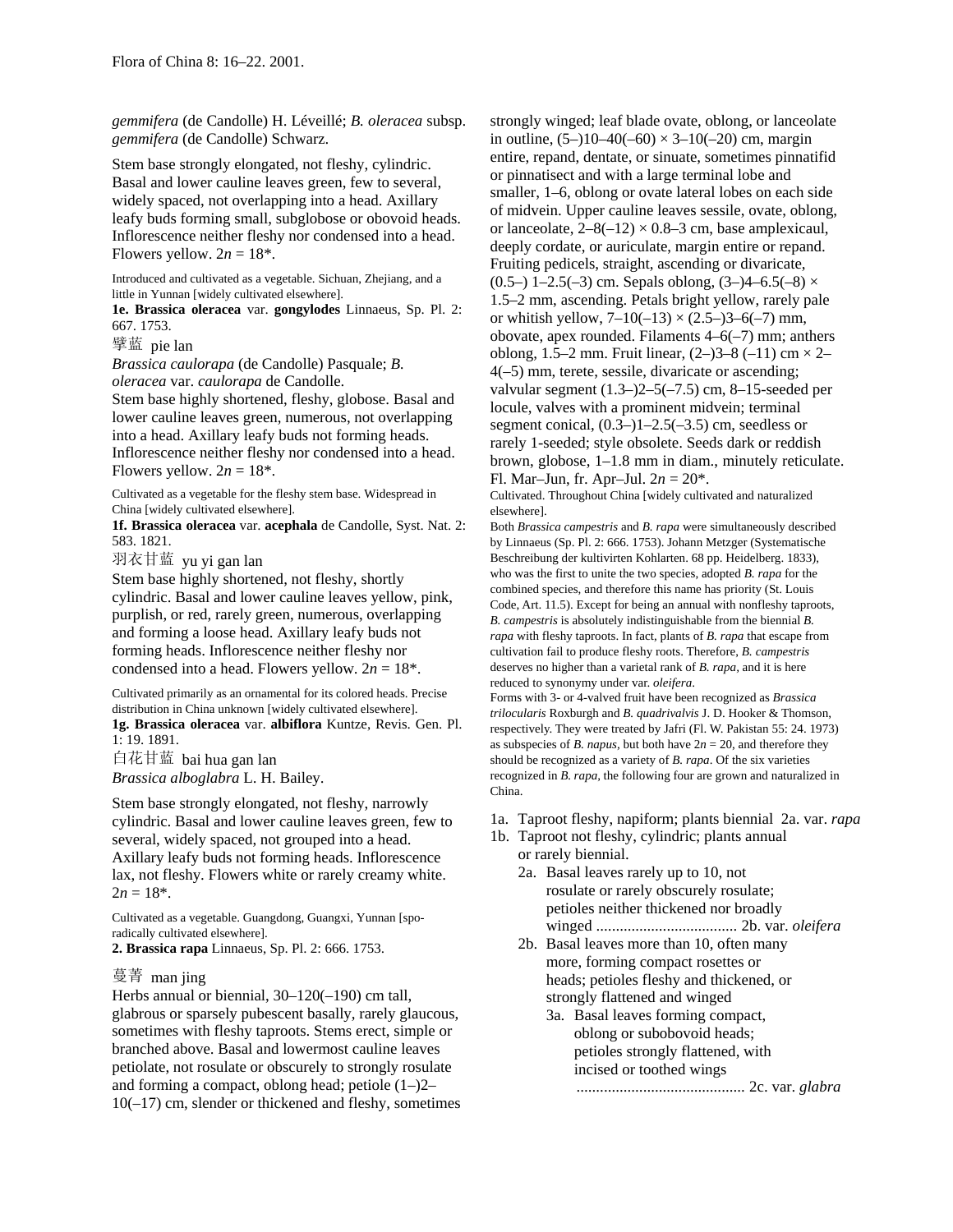3b. Basal leaves not forming compact heads; petioles fleshy, semiterete or oblong in cross section, wingless ....................................... 2d. var. *chinensis*

#### **2a. Brassica rapa** var. **rapa**

蔓菁(原变种) man jing (yuan bian zhong) *Barbarea derchiensis* S. S. Ying; *Brassica campestris* Linnaeus subsp. *rapa* (Linnaeus) J. D. Hooker; *B. campestris* subsp. *rapifera* (Metzger) Sinskaya; *B. campestris* var. *rapa* (Linnaeus) Hartman; *B. rapa* subsp. *rapifera* Metzger; *Raphanus rapa* (Linnaeus) Crantz.

Plants biennial. Taproot fleshy, napiform. Basal leaves rarely up to 10, not rosulate or obscurely rosulate; petiole slender, neither fleshy nor winged; leaf blade lyrately pinnatifid or rarely sinuate-dentate. Fl. Mar– May, fr. May–Jul.  $2n = 20^*$ .

Cultivated for its fleshy roots. Throughout China [widely cultivated elsewhere].

**2b. Brassica rapa** var. **oleifera** de Candolle, Syst. Nat. 2: 591. 1821.

芸苔 yun tai

*Brassica asperifolia* Lamarck; *B. campestris* Linnaeus; *B. campestris* var. *chinoleifera* Viehoever; *B. campestris* subsp. *nipposinica* (L. H. Bailey) G. Olsson; *B. campestris* (Linnaeus) subsp. *oleifera* (de Candolle) Schübler & Martius; *B. campestris* var. *oleifera* de Candolle; *B. chinensis* Linnaeus var. *angustifolia* V. G. Sun; *B. chinensis* var. *utilis* M. Tsen & S. H. Lee; *B. dubiosa* L. H. Bailey; *B. nipposinica* L. H. Bailey; *B. perviridis* (L. H. Bailey) L. H. Bailey; *B. rapa* subsp. *campestris* (Linnaeus) Clapham; *B. rapa* subsp. *nipposinica* (L. H. Bailey) Hanelt; *B. rapa* subsp. *oleifera* (de Candolle) Metzger; *B. rapa* var. *campestris* (Linnaeus) Petermann; *B. rapa* var. *chinoleifera* (Viehoever) Kitamura; *B. rapa* var. *perviridis* L. H. Bailey.

Plants annual or rarely biennial. Taproot not fleshy, cylindric. Basal leaves rarely up to 10, not rosulate or obscurely rosulate; petiole slender, neither fleshy nor winged; leaf blade subentire, sinuately lobed, pinnatifid, or incised with irregularly serrate lobes. Fl. Mar–May, fr. May–Jul.  $2n = 20^*$ .

Cultivated. Throughout China [widely cultivated elsewhere].

Widely cultivated in Asia as a source of seed oil, but also grown in China as a medicinal plant and vegetable for its purple shoots. Plants of this variety are weedy throughout much of the world and are better known as *Brassica campestris*.

Purplish forms of this subspecies with shallowly lobed or unlobed basal leaves are cultivated in China as a vegetable. They were originally described as *Brassica campestris* var. *purpuraria* L. H. Bailey and later as *B. purpuraria* (L. H. Bailey) L. H. Bailey. If a formal recognition were needed, then the name would be *B. rapa* var. *purpuraria* (L. H. Bailey) Kitamura (Mem. Coll. Sci. Kyoto Imp. Univ., Ser. B, Biol. 19: 78. 1950).

Another leafy form, originally described from Sichuan and later cultivated in Jiangsu and many other provinces, is *Brassica juncea* var. *celerifolia* M. Tsen & S. H. Lee (Hort. Sin. 2: 28. 1942). It was correctly excluded from *B. juncea* because it has  $2n = 20$ , but was raised to the rank of species, as *B. celerifolia* (M. Tsen & S. H. Lee) Y. C. Lan & T. Y. Cheo (Acta Phytotax. Sin. 29: 74. 1991). It has deeply incised leaf blades.

**2c. Brassica rapa** var. **glabra** Regel, Gartenflora 9: 9. 1860. 白菜 bai cai

*Brassica campestris* Linnaeus subsp. *pekinensis* (Loureiro) G. Olsson; *B. campestris* var. *pekinensis* (Loureiro) Viehoever; *B. chinensis* Linnaeus var. *pandurata* V. G. Sun; *B. chinensis* var. *pekinensis* (Loureiro) V. G. Sun; *B. pekinensis* (Loureiro) Ruprecht; *B. pekinensis* var. *cephalata* M. Tsen & S. H. Lee; *B. pekinensis* var. *cylindrica* M. Tsen & S. H. Lee; *B. pekinensis* var. *laxa* M. Tsen & S. H. Lee; *B. pekinensis* var. *petsai* Loureiro; *B. petsai* (Loureiro) L. H. Bailey; *B. rapa* subsp. *pekinensis* (Loureiro) Hanelt; *B. rapa* subsp. *pekinensis* var. *laxa* (M. Tsen & S. H. Lee) Hanelt; *B. rapa* subsp. *pekinensis* var. *pandurata* (V. G. Sun) Gladis; *Sinapis pekinensis* Loureiro. Plants annual or biennial. Taproot not fleshy, cylindric. Basal leaves usually more than 20, strongly rosulate, forming oblong or subobovoid, compact heads; petiole strongly flattened, with incised or dentate wings; leaf blade dentate. Fl. May–Jun, fr. Jun–Jul.  $2n = 20^*$ . Long cultivated as the most important domestic vegetable. Throughout China [widely cultivated elsewhere]. **2d. Brassica rapa** var. **chinensis** (Linnaeus) Kitamura, Mem.

Coll. Sci. Univ. Kyoto, ser. B, 19: 79. 1950. 青菜 qing cai

*Brassica chinensis* Linnaeus, Amoen. Acad. 4: 280. 1759; *B. antiquorum* H. Léveillé; *B. campestris* Linnaeus subsp. *chinensis* (Linnaeus) Makino; *B. campestris* subsp. *chinensis* var. *amplexicaulis* (Tanaka & Ono) Makino; *B. campestris* subsp. *narinosa* (L. H. Bailey) G. Olsson; *B. campestris* var. *chinensis* (Linnaeus) T. Itô; *B. campestris* var. *narinosa* (L. H. Bailey) Kitamura; *B. campestris* var. *parachinensis* (L. H. Bailey) Makino; *B. chinensis* var. *communis* M. Tsen & S. H. Lee; *B. chinensis* var. *parachinensis* (L. H. Bailey) Sinskaya; *B. chinensis* var. *rosularis* M. Tsen & S. H. Lee; *B. napus* Linnaeus var. *chinensis* (Linnaeus) O. E. Schulz; *B. narinosa* L. H. Bailey; *B. oleracea* var. *tsiekentsiensis* H. Léveillé; *B. parachinensis* L. H. Bailey; *B. oleracea* Linnaeus var. *chinensis* (Linnaeus) Prain; *B. rapa* subsp. *chinensis* (Linnaeus) Hanelt; *B. rapa* subsp. *chinensis* var. *parachinensis* (L. H. Bailey) Hanelt; *B. rapa* subsp. *narinosa* (L. H. Bailey) Hanelt; *B. rapa* subsp. *chinensis* var. *rosularis* (M. Tsen & S. H. Lee) Hanelt; *B. rapa* var. *amplexicaulis* Tanaka & Ono; *Raphanus chinensis* (Linnaeus) Crantz (1769), not Miller (1768).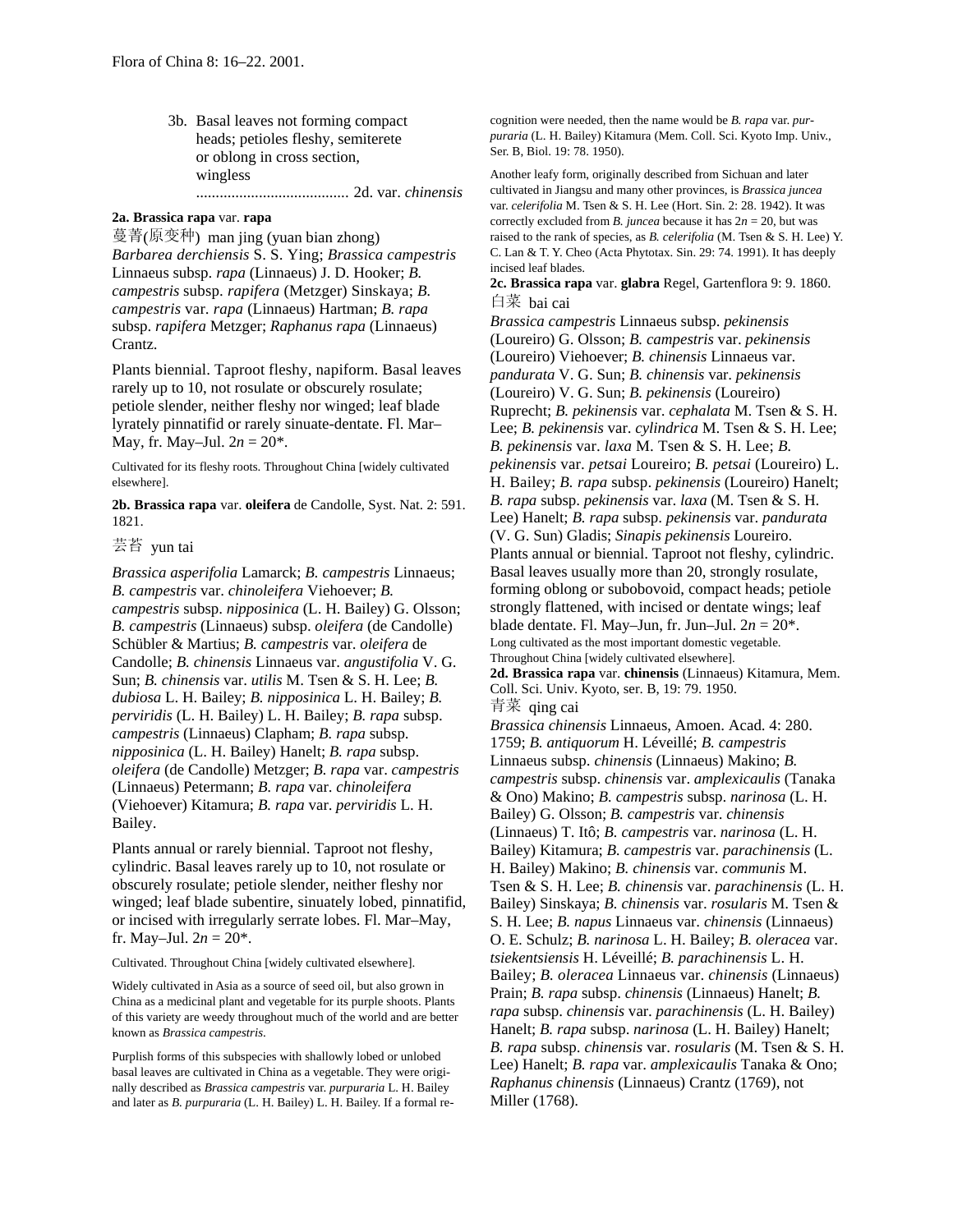Plants annual or rarely biennial. Taproot not fleshy, cylindric. Basal leaves usually more than 20, strongly rosulate, not forming compact heads; petiole fleshy or thickened, semiterete or transversely oblong in cross section, wingless; leaf blade entire or repand. Fl. Apr– May, fr. May–Jun.  $2n = 20^*$ .

Cultivated primarily as an oilseed plant and less so as a vegetable. Throughout China [widely cultivated elsewhere]. Some forms are grown in S China for seed oil. They are known as *Brassica chinensis* var. *oleifera* Makino & Nemoto, but such distinction is dubious.

**3. Brassica nigra** (Linnaeus) W. D. J. Koch in Röhling, Deutschl. Fl., ed. 3, 4: 713. 1833. 黑芥 hei jie

*Sinapis nigra* Linnaeus, Sp. Pl. 2: 668. 1753; *Sisymbrium nigrum* (Linnaeus) Prantl.

Herbs annual,  $0.3-2(-3.1)$  m tall, sparsely hirsute at least basally. Stems erect, branched above. Basal and lowermost cauline leaves with petioles to 10 cm; leaf blade ovate, oblong, or lanceolate in outline,  $6-30 \times 1-$ 10 cm, lyrate-pinnatifid or pinnatisect; terminal lobe ovate, dentate; lateral lobes 1–3 on each side of midvein, much smaller than terminal lobe, dentate. Upper cauline leaves petiolate, lanceolate or linear-oblong, to  $5 \times 1.5$ cm, base cuneate, margin entire or rarely dentate. Fruiting pedicels straight, slender, erect or ascending, subappressed to rachis,  $(2-)3-5(-6)$  mm. Sepals oblong,  $4-6(-7)$  cm  $\times$  1–1.5 mm, spreading or ascending. Petals yellow,  $(5-7.5-11(-13) \times (2.5-33-4.5(-5.5))$  mm, ovate, apex rounded; claw 3–6 mm. Filaments 3.5–5 mm; anthers oblong, 1–1.5 mm. Fruit linear or narrowly oblong-elliptic,  $(0.5-11-2.5(-2.7)$  cm  $\times$   $(1.5-23-3(-4))$ mm, 4-angled, sessile, subappressed to rachis; valvular segment (0.4–)0.8–2(–2.5) cm, 2–5(–8)-seeded per locule; valves with a prominent midvein, slightly torulose; terminal segment stylelike, sometimes narrowly conical, (1–)2–5(–6) mm, seedless. Seeds dark brown, gray, or blackish, globose, 1.2–2 mm in diam., minutely reticulate. Fl. and fr. Apr–Jul.  $2n = 16^*$ . Slopes, steppe, field margins; 900–2800 m. Gansu, Jiangsu, Qinghai, Xinjiang, Xizang [Afghanistan, India, Kashmir, Kazakstan, Nepal, Pakistan, Russia, Sikkim, Vietnam; N Africa, SW Asia, Europe; cultivated and/or naturalized elsewhere].

The above first record from Xizang is based on *Thomson s.n.,* 14 Aug 1847 (K).

On the basis of recent molecular studies and critical reevaluation of morphology, it appears that *Brassica nigra* should be retained in *Sinapis,* as was originally described by Linnaeus.

*Brassica nigra* is a cosmopolitan weed. It is cultivated in the West primarily for the use of seeds in seasoning and pickling, but it was used extensively in the manufacturing of table mustard before it was replaced by *B. juncea*.

**4. Brassica juncea** (Linnaeus) Czernajew, Conspect. Fl. Chark. 8. 1859.

芥菜 jie cai

Herbs annual, (20–)30–100(–180) cm tall, pubescent or rarely glabrous, glaucous or not, sometimes with fleshy taproots. Stems erect, branched above. Basal and

lowermost cauline leaves long petiolate; petiole (1–)2– 8(–15) cm; leaf blade ovate, oblong, or lanceolate in outline,  $(4-)6-30(-80) \times 1.5-15(-28)$  cm, lyratepinnatifid or pinnatisect; terminal lobe ovate, repand, dentate, or incised; lateral lobes 1–3 on each side of midvein, much smaller than terminal lobe, crisped incised, dentate, repand, or entire. Upper cauline leaves petiolate or subsessile, oblanceolate, oblong, lanceolate, or linear, to  $10 \times 5$  cm, base cuneate to attenuate, margin entire or repand, rarely dentate. Fruiting pedicels straight, divaricate, (0.5–)0.8–1.5(–2) cm. Sepals oblong,  $(3.5-4-6(-7) \times 1-1.7 \text{ mm})$ , spreading. Petals yellow,  $(6.5-8-11(-13) \times 5-7.5$  mm, ovate or obovate, apex rounded or emarginate; claw 3–6 mm. Filaments 4–7 mm; anthers oblong, 1.5–2 mm. Fruit linear,  $(2-)3-5(-6)$  cm  $\times$  3-4 (-5) mm, terete or slightly 4-angled, sessile, divaricate or ascending; valvular segment  $(1.5-24.5 \text{ cm}, 6-15(-20))$ -seeded per locule; valves with a prominent midvein, slightly torulose; terminal segment conical, (4–)5–10(–15) mm, seedless; style often obsolete. Seeds dark to light brown or gray, globose, 1–1.7 mm in diam., minutely reticulate. Fl. Mar–Jun, fr. Apr–Jul. 2*n* = 36\*.

Fields, waste places, roadsides. Cultivated throughout China, sometimes naturalized especially in SW China [widely cultivated and naturalized elsewhere].

Variation in the basal leaf morphology of *Brassica juncea* is tremendous, and minor variants have been recognized at specific, subspecific, and varietal ranks. All these "taxa" have  $2n = 36$ , and they can be readily crossed and produce fully fertile offspring. Seven varieties and three species were recognized in FRPS. Of these, only three major types are recognized here as varieties. *Brassica juncea* var. *megarrhiza* and *B. napiformis* represent one taxon (var. *napiformis*), while *B. juncea* var. *tumida* is quite distinct in leaf morphology. Both varieties are recognized here. The other varieties, which are based solely on the type of leaf margin, are reduced to the synonymy of var. *juncea*. These include var. *gracilis* (margin doubly serrate or incised), var. *multisecta* (margin with linear or filiform lobes), var. *foliosa* (margin sinuate-dentate), var. *crispifolia* (margin sharply dentate or incised), and var. *multiceps* (margin unlobed, slightly incised, or irregularly doubly serrate). *Brassica integrifolia* was described from European plants of *B. juncea* that became naturalized in St. Croix, an island in the Caribbean Sea. It is said to differ from *B. juncea* in having undivided leaves and smaller fruit, but these alleged differences are unrealistic, and *B. integrifolia* does not merit any taxonomic status.

- 1a. Plants biennial; taproots fleshy, napiform, conical, oblong, or obovoid, 7–10 cm in diam. ........................................ 4b. var. *napiformis*
- 1b. Plants annual; taproots slender, cylindric, rarely to 1.5 cm in diam.
	- 2a. Basal leaves with slender, nonfleshy petiole; midvein not flattened; leaf blade 4–30 cm ................................... 4a. var. *juncea*
	- 2b. Basal leaves with fleshy, inflated petioles; midvein strongly flattened;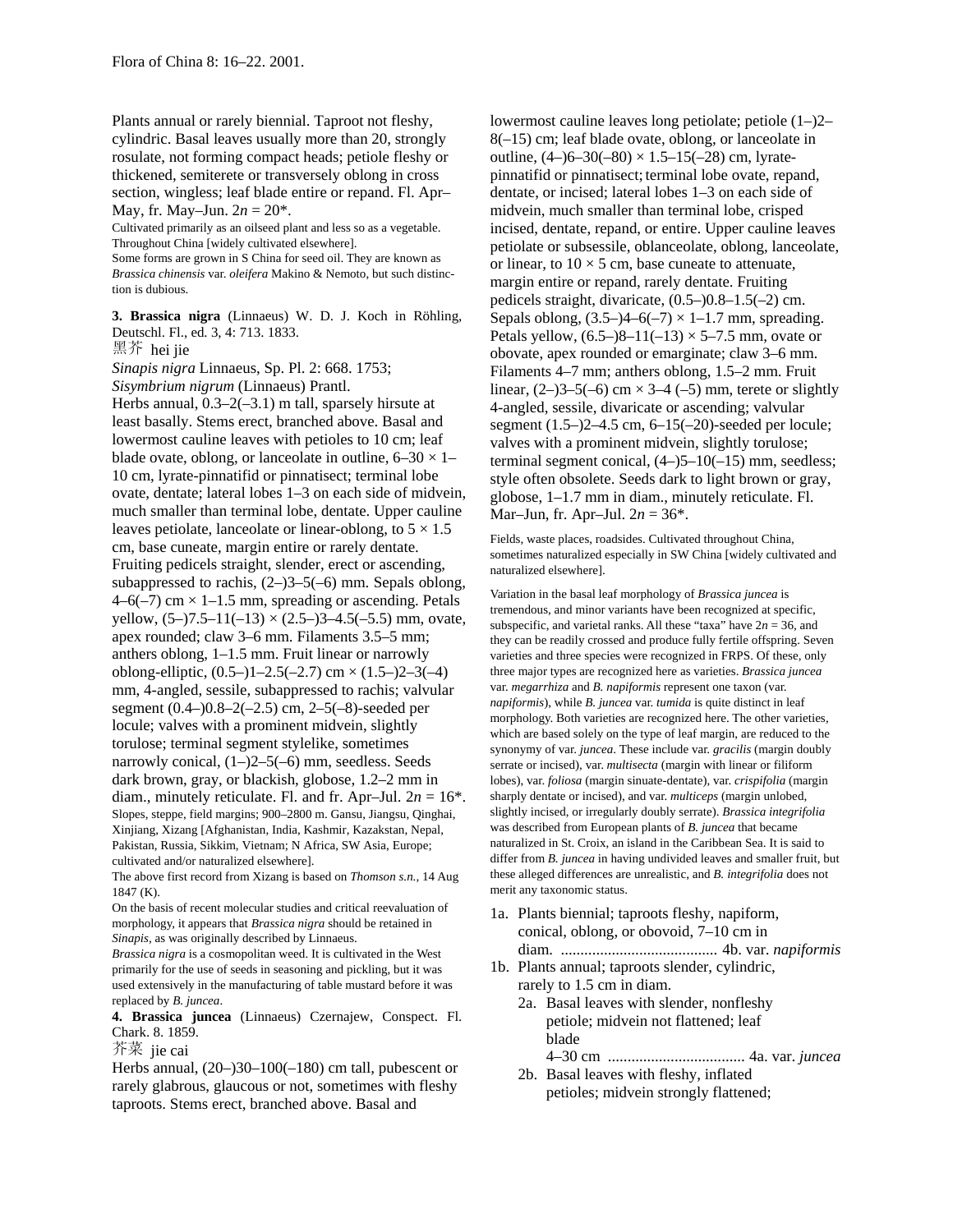| leaf blade |  |  |  |
|------------|--|--|--|
|            |  |  |  |

#### **4a. Brassica juncea** var. **juncea**

芥菜(原变种) jie cai (yuan bian zhong)

*Sinapis juncea* Linnaeus, Sp. Pl. 2: 668. 1753; *Brassica argyi* H. Léveillé; *B. cernua* (Thunberg) F. B. Forbes & Hemsley; *B. integrifolia* (West) O. E. Schulz; *B. japonica* (Thunberg) Siebold ex Miquel; *B. juncea* subsp. *integrifolia* (West) Thellung; *B. juncea* var. *crispifolia* L. H. Bailey; *B. juncea* var. *foliosa* L. H. Bailey; *B. juncea* var. *gracilis* M. Tsen & S. H. Lee; *B. juncea* var. *integrifolia* (Stokes) Sinskaya; *B. juncea* var. *japonica* (Thunberg) L. H. Bailey; *B. juncea* var. *longidens* L. H. Bailey; *B. juncea* var. *longipes* M. Tsen & S. H. Lee; *B. juncea* var. *multisecta* L. H. Bailey; *B. juncea* var. *multiceps* M. Tsen & S. H. Lee; *B. juncea* var. *rugosa* (Roxburgh) Kitamura; *B. juncea* var. *strumata* M. Tsen & S. H. Lee; *B. juncea* var. *subintegrifolia* Sinskaya; *B. lanceolata* (de Candolle) Lange; *B. napiformis* (Paillieux & Bois) L. H. Bailey var. *multisecta* (L. H. Bailey) A. I. Baranov; *B. rugosa* (Roxburgh) L. H. Bailey; *B. taquetii* H. Léveillé; *B. willdenowii* Boissier; *Raphanus junceus* (Linnaeus) Crantz; *Sinapis cernua* Thunberg; *S. chinensis* Linnaeus var. *integrifolia* Stokes; *S. cuneifolia* Roxburgh; *S. integrifolia* West; *S. japonica* Thunberg; *S. lanceolata* de Candolle; *S. patens* Roxburgh; *S. ramosa* Roxburgh; *S. rugosa* Roxburgh.

Plants annual. Taproots slender, cylindric, rarely to 1.5 cm in diam. Basal leaves with a slender, nonfleshy petiole; midvein not flattened; leaf blade 4–30 cm, margin highly variable. Fl. Mar–Jun, fr. May–Jul. 2*n* = 36\*.

Fields, waste places, roadsides. Cultivated throughout China, sometimes naturalized [widely cultivated and naturalized elsewhere]. Cultivated for seed oil and medicine and as a vegetable and condiment. It is a naturalized weed on all continents except Antarctica.

**4b. Brassica juncea** var. **napiformis** (Pailleux & Bois) Kitamura, Mem. Coll. Sci. Univ. Kyoto, ser. B, 19: 76. 1950. 芥菜疙瘩 jie cai ge da

*Sinapis juncea* Linnaeus var. *napiformis* Pailleux & Bois, Potager d'un Curieux 2: 372. 1892; *Brassica juncea* subsp. *napiformis* (Pailleux & Bois) Gladis; *B. juncea* var. *megarrhiza* M. Tsen & S. H. Lee; *B. napiformis* (Pailleux & Bois) L. H. Bailey. Plants biennial. Taproots fleshy, napiform, conical, oblong, or obovoid, 7–10 cm in diam. Basal leaves with a slender, nonfleshy petiole, midvein not flattened; leaf blade 5–30 cm; margin irregularly dentate or pinnatisect with crisped, incised lobes. Fl. Apr–May, fr.

May–Jun.  $2n = 36^*$ .

Cultivated as a vegetable and for forage. Throughout China [distribution outside China uncertain].

**4c. Brassica juncea** var. **tumida** M. Tsen & S. H. Lee, Hort. Sin. 2: 23. 1942.

## 榨菜 zha cai

Plants annual. Taproots slender, cylindric. Basal leaves with a fleshy, inflated petiole; midvein strongly flattened; leaf blade 40–80 cm, margin subentire, repand, or obscurely dentate. Fl. Apr–Jun, fr. Jun–Jul.  $2n = 36^*$ .

Cultivated as a vegetable. Mainly in Sichuan and Yunnan [distribution outside China uncertain].

## **5. Brassica napus** Linnaeus, Sp. Pl. 2: 666. 1753. 欧洲油菜 ou zhou you cai

Herbs annual or biennial, 30–150 cm tall, glabrous or basally sparsely hirsute, often glaucous, with or without fleshy taproots. Stems erect, branched above. Basal and lowermost cauline leaves long petiolate; petiole to 15 cm; leaf blade ovate, oblong, or lanceolate in outline,  $5-25(-40) \times 2-7(-10)$  cm, pinnately lobed or lyrate, sometimes undivided; terminal lobes ovate, dentate, repand, or entire; lateral lobes 1–6 on each side of midvein, much smaller than terminal one, entire, repand, or dentate, sometimes absent. Upper cauline leaves sessile, lanceolate, ovate, or oblong, to  $8 \times 3.5$  cm, base amplexicaul, auriculate, margin entire or repand. Fruiting pedicels straight, divaricate,  $(1-)1.2-2.3(-3)$ cm. Sepals oblong,  $(5-6-10 \times 1.5-2.5 \text{ mm})$ , ascending or rarely suberect. Petals bright or pale yellow, (0.9–)1–  $1.6(-1.8)$  cm  $\times$  (5–)6–9(–10) mm, broadly obovate, apex rounded; claw 5–9 mm. Filaments (5–)7–10 mm; anthers oblong, 1.5–2.5 mm. Fruit linear, (3.5–)5–9.5(– 11) cm  $\times$  (2.5–) 3.5–5 mm, terete or slightly 4-angled, sessile, divaricate or ascending; valvular segment (3– )4–8.5(–9.5) cm, 12–20(–30)-seeded per locule; valves with a prominent midvein, slightly torulose or smooth; terminal segment conical, (0.5–)0.9–1.6 cm, seedless or 1-seeded; style often obsolete. Seeds dark brown or blackish, globose,  $(1.2-)1.5-2.5(-3)$  mm in diam., minutely reticulate. Fl. Mar–Jun, fr. Apr–Jul.  $2n = 38^*$ . Cultivated. Throughout China [widely cultivated and naturalized elsewhere].

Native to Europe but not known in the wild, it perhaps evolved in the 16th Century as an allotetraploid derived from *Brassica oleracea* and *B. rapa*.

*Brassica napus* is one of the most important sources of seed vegetable oil. The seed oil is also used in the manufacture of lubricants, grease, lacquers, varnishes, soap, resins, nylon, plastics, insect repellents, stabilizers, and pharmaceuticals. The green parts and fleshy roots are eaten as vegetables. Two varieties are recognized, and both are cultivated in China.

1a. Taproot not fleshy, slender; plants annual 5a. var. *napus* 1b. Taproot fleshy, napiform; plants biennial

.............................................. 5b. var. *napobrassica*

### **5a. Brassica napus** var. **napus**

欧洲油菜(原变种) ou zhou you cai (yuan bian zhong)

*Brassica campestris* Linnaeus subsp. *napus* (Linnaeus) J. D. Hooker; *B. campestris* var. *napus* (Linnaeus) Babington; *B. napus* subsp. *oleifera* (de Candolle)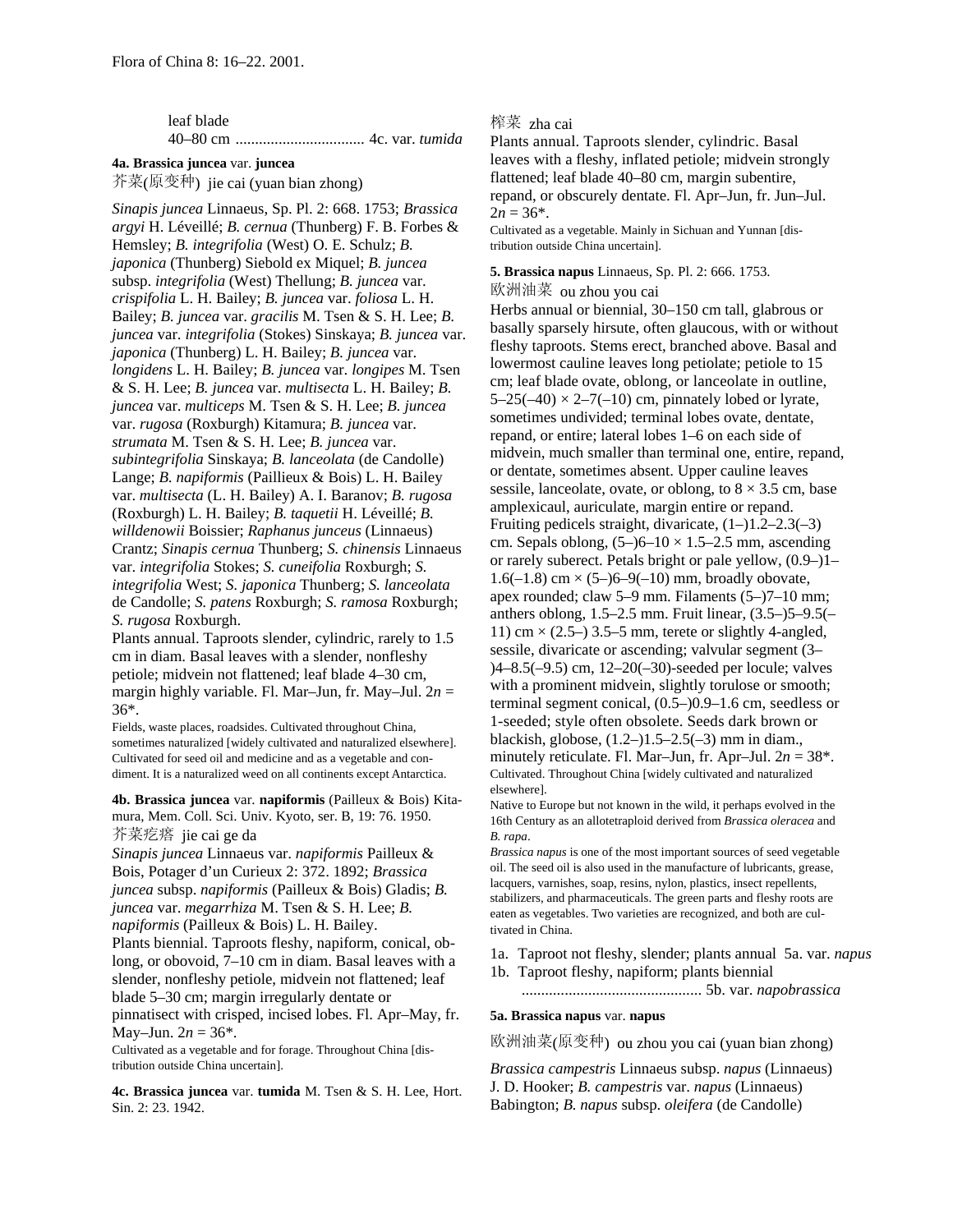Metzger; *B. napus* var. *arvensis* (Duchartre) Thellung; *B. napus* var. *leptorrhiza* Spach; *B. napus* var. *oleifera* de Candolle; *B. oleracea* Linnaeus var. *arvensis*

Duchartre; *B. oleracea* var. *hongnoensis* H. Léveillé; *B. oleracea* var. *pseudocolza* H. Léveillé.

Plants annual. Taproots slender, not fleshy. 2*n* = 38\*.

Cultivated. Throughout China [widely cultivated and naturalized elsewhere].

The source of canola oil.

**5b. Brassica napus** var. **napobrassica** (Linnaeus) Reichenbach in Mössler, Handb. Gewächsk., ed. 2, 3: 1220. 1833.

蔓菁甘蓝 man jing gan lan

*Brassica oleracea* var. *napobrassica* Linnaeus, Sp. Pl. 2: 667. 1753; *B. campestris* Linnaeus var. *napobrassica* (Linnaeus) de Candolle; *B. napobrassica* (Linnaeus) Miller; *B. napus* subsp. *napobrassica* (Linnaeus) Hanelt; *B. napus* var. *edulis* Delile; *B. napus* var. *rapifera* Metzger; *B. rutabaga* de Candolle ex H. Léveillé.

Plants biennial. Roots fleshy, napiform. 2*n* = 38\*.

Recently introduced and cultivated as a leaf and root vegetable. Guangdong, Guizhou, Jiangsu, Nei Mongol, Sichuan, Zhejiang [widely cultivated elsewhere].

**6. Brassica elongata** Ehrhart, Beitr. Naturk. 7: 159. 1792. 短喙芥 duan hui jie

*Brassica brevirostrata* Z. X. An; *B. persica* Boissier & Hohenacker.

Herbs biennial or perennial, (40–)50–100(–130) cm tall, basally hirsute or rarely glabrous. Stems erect, branched basally and above. Basal and lowermost cauline leaves long petiolate; leaf blade oblanceolate, elliptic, oblongovate, or oblong-linear,  $(3-)5-14(-20) \times (0.5-)1-3.5(-$ 6) cm, base cuneate or attenuate, margin dentate, repand, or entire. Upper cauline leaves petiolate or subsessile, linear, oblanceolate-linear, lanceolate, or oblong, to 8 cm, base attenuate or cuneate, margin entire or dentate. Fruiting pedicels divaricate, (0.6– )0.8–1.8 cm. Sepals oblong,  $3-4(-4.5) \times 1-1.5$  mm, erect or rarely ascending. Petals yellow, (5–)6–8.5(–10)  $\times$  2.5–3.5(–4) mm, obovate, apex rounded; claw 2.5–4 cm. Filaments 3.5–4.5 mm; anthers ovate, 1–1.5 mm. Fruit linear,  $(1.5-2-4(-4.8)$  cm  $\times$   $(1-1)1.5-2$  mm, terete or slightly flattened, borne on a gynophore (0.8–)1.5– 4(–5) mm, divaricate; valvular segment (1.2–)1.6–4(– 4.5) cm,  $(2-)5-11$   $(-13)$ -seeded per locule; valves with a prominent midvein, torulose; terminal segment linear, stylelike, (0.5–)1–2.5(–3) mm, seedless. Seeds brown or grayish, globose, 1–1.5 mm in diam., minutely reticulate. Fl. and fr. Jun–Aug.  $2n = 22$ .

Steppe, disturbed areas; 900–2400 m. Xinjiang [Afghanistan, Kazakstan, Russia (W Siberia), Tajikistan, Turkmenistan, Uzbekistan; SW Asia, Europe; naturalized in Australia and North America].

The protologue of *Brassica brevirostrata* (Fl. Xinjiang. 2(2): 374. 1995) represents the first record of *B. elongata* from China. It is not known whether the species has recently been introduced to China or its native range in China has long been overlooked.